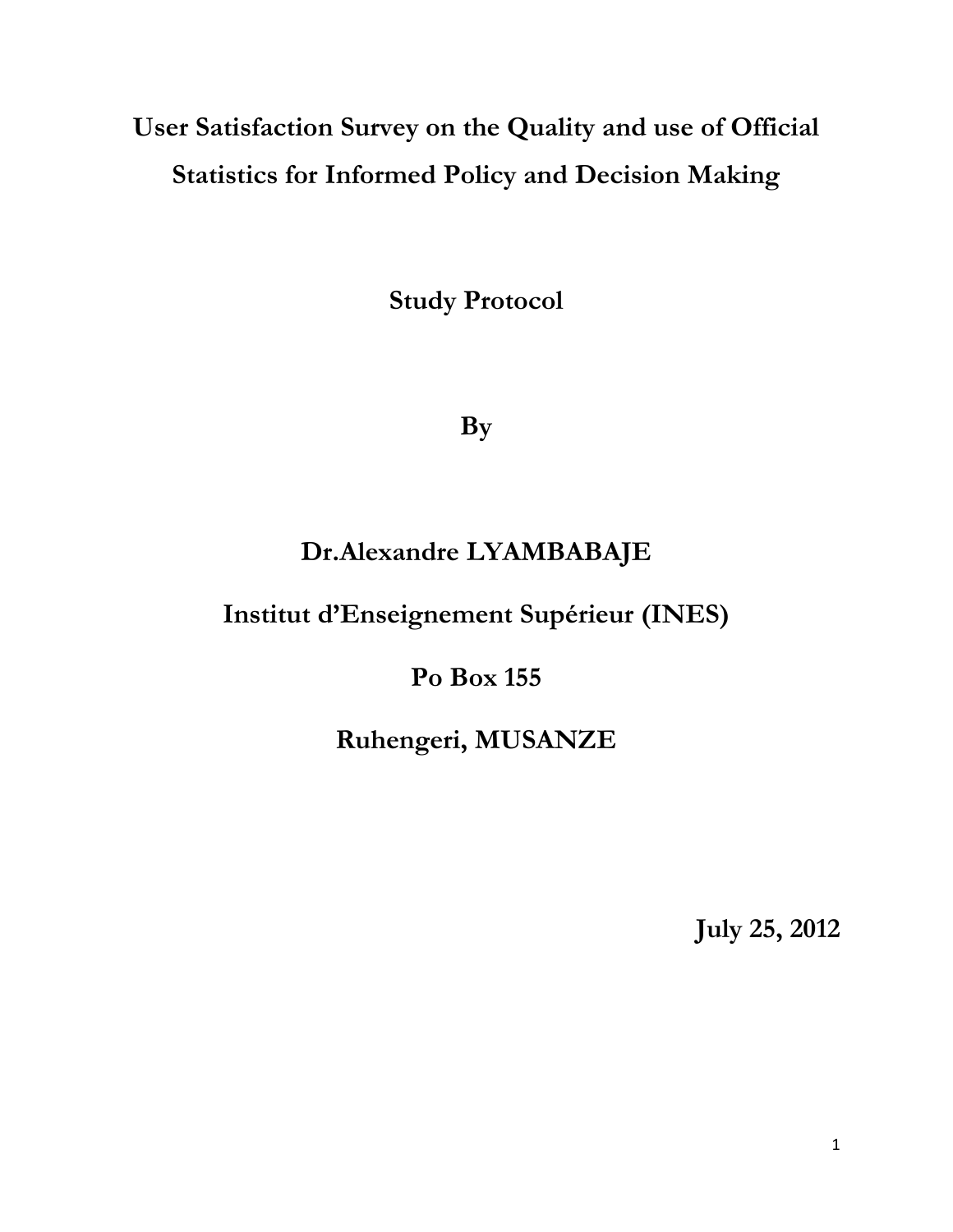## **Acronyms and Abbreviation**

| <b>NISR</b>      | National Institute of Statistics of Rwanda          |
|------------------|-----------------------------------------------------|
| <b>NSDS</b>      | National Strategy for the Development of Statistics |
| <b>STATA</b>     | Statistical software                                |
| <b>SPSS</b>      | <b>Statistical Package for Social Sciences</b>      |
| CSPro            | Census and Survey Processing System                 |
| DG               | Director General                                    |
| <b>DDG</b>       | Deputy Director General                             |
| <b>CEO</b>       | Chief Executive Officer                             |
| <b>SRFCF</b>     | Statistics for Results Facility Catalytic Fund      |
| <b>EDPRS</b>     | Economic Development and Poverty Reduction Strategy |
| <b>MDGs</b>      | Millennium Development Goals                        |
| <b>NSS</b>       | National Statistical System                         |
| <b>MINECOFIN</b> | Ministry of Finance and Economic Planning           |
| NGO <sub>s</sub> | Non-Government Organizations                        |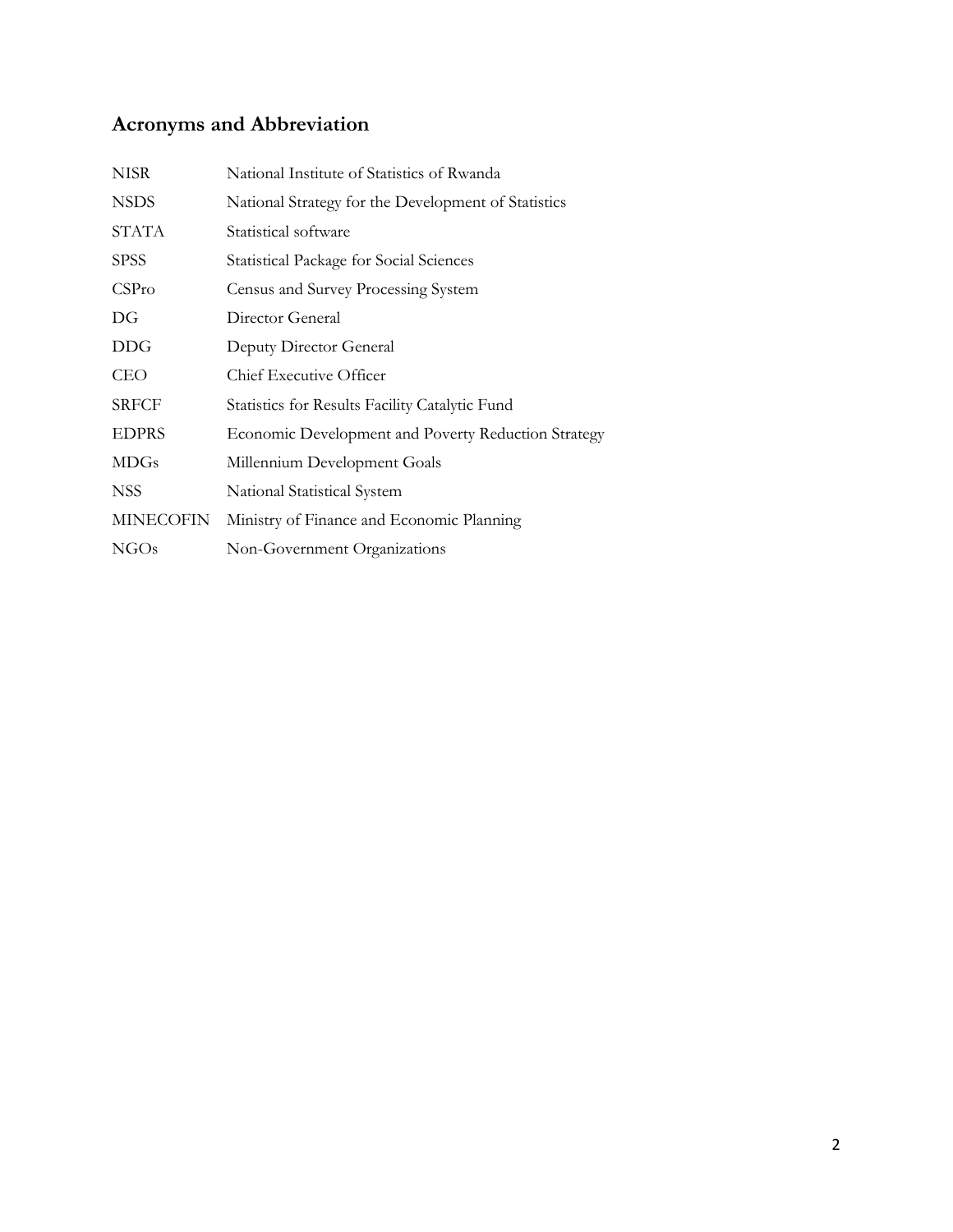## **I. Introduction**

 $\overline{a}$ 

The National Institute of Statistics of Rwanda (NISR) implemented a 5 Year programme referred to as the" National Strategy for the Development of Statistics (NSDS)" in Rwanda with the financial support of the "Statistics for Results Facility Catalytic Fund (SRFCF)". The SRFCF program objective is to "increase the capacity to formulate policies and make informed decisions for development by increased use of better statistics".

In Rwanda, to achieve this objective, a national strategy was developed and endorsed by the Government. The Minister of Finance and Economic Planning stressed the importance of the NSDS recognizing that it "will provide for key statistical indicators needed to monitor the Economic Development and Poverty Reduction Strategy (EDPRS) and the Millennium Development Goals (MDGs)". The Director General of the National Institute of statistics of Rwanda expectations are that the National Statistical System (NSS) will be able "to provide statistical information that will be used as evidence in policy and decision making in the Government and the Private Sectors" thanks to NSDS activities implementation.

NSDS activities are outlined in a logical framework developed according to key issues and challenges identified by the NISR and its partners. In 2009, the most important challenges and were related to - data production and management whose quality is affected by lack of harmonized concepts, classifications and methods;

- Information dissemination and services to users hampered by limited capacity for data analysis and use in the Country;
- The limited capacity of NISR to lead and coordinate the NSS and to provide support to providers and users of statistics;
- The low number of professional statisticians, inadequate technology and physical infrastructure and lack of positions of statisticians in Government ministries;
- Inadequate funding to facilitate the organization of regular data generation needed for the monitoring of the country's achievements.

The mission of the NSDS is the same as the mission of the NSS. The NSS aim is " to provide relevant, reliable, coherent, timely and accessible statistical information and services to various sectors of the society in a coordinated and sustainable manner"<sup>1</sup> .

<sup>1</sup> National Strategy for the Development of Statistics (2009-2014). By the National Institute of Statistics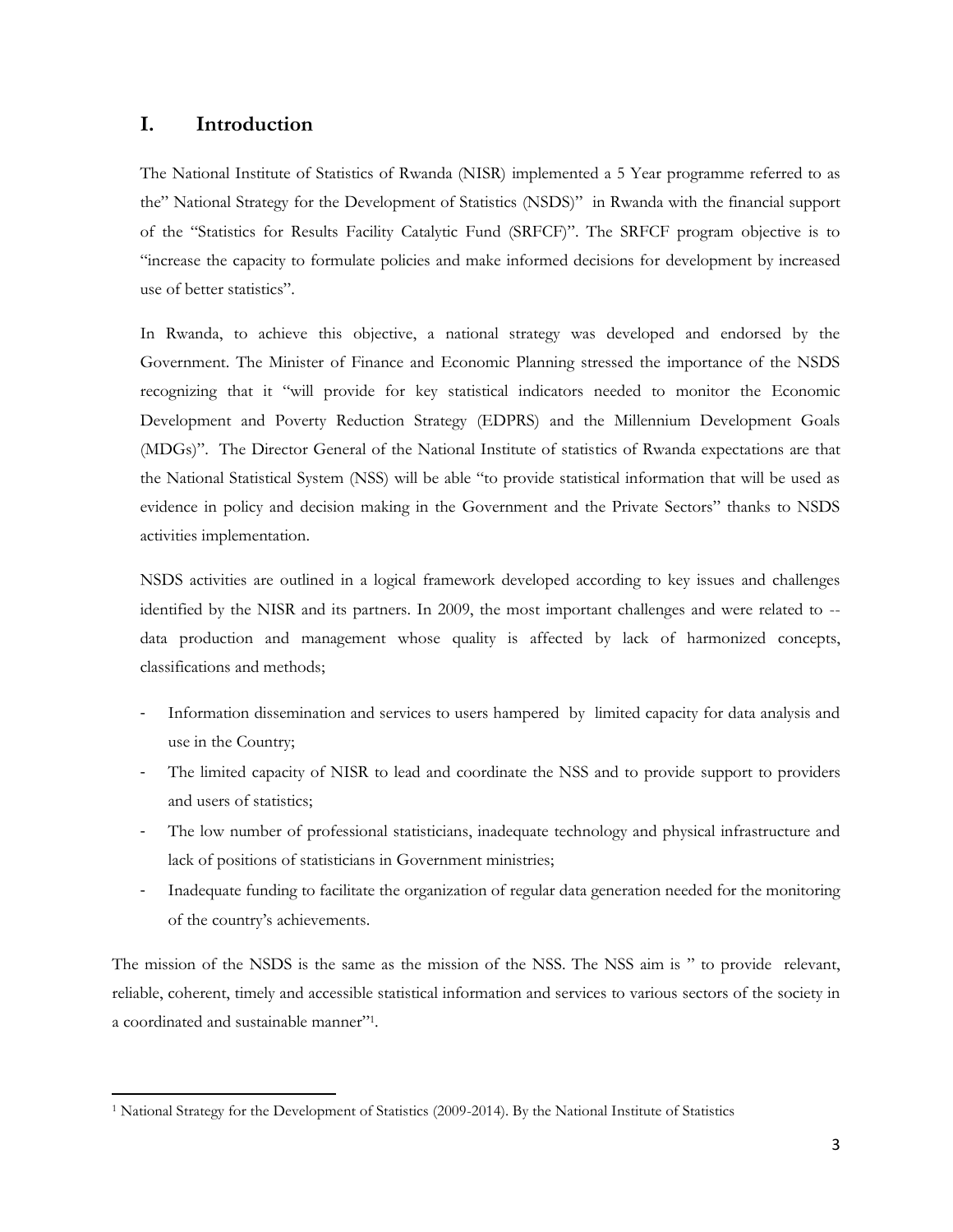In line with this mission, the Vision of the NSS is "be an efficient information support to the realization of Rwanda's Vision 2020 and emerge as one of the leading National Statistical Systems in Africa".

The Goals of the NSS are:

- 1. To provide relevant, high quality statistical information to meet user needs
- 2. To improve accessibility of official statistics
- 3. To develop and promote strategic partnerships in improving the National Statistical System
- 4. To develop the statistical capacity of institutions
- 5. To ensure sustainability, cost efficiency, cost effectiveness, transparency and accountability in managing the resources of the National Statistical System.

For each goal, a program, policies, activities and projects were developed taking into consideration the international standards and principals for instance the one formulated in the UN Fundamental Principles of Official Statistics and the UN Handbook of Statistical organizations. Specific objectives and activities for each program are outlined in the NSDS document.

NISR adopted several policies such as policies in relation with data production and management which include the development of Statistical programs in all sectors giving a high priority to statistics needed for EDPRS and MDGs, the use of standard concepts and classifications, better management of issuance of Visas for surveys, improvement of the timeliness of the publication of official statistics and the sensitization of the respondents prior to census or surveys. In relation with information dissemination and services to users, policies will focus on use of different supports to accommodate different targeted users, the dissemination of metadata and release calendar in advance to statistical information dissemination as well as the establishment of a focal point to address inquiries from data users. Moreover, NSDS was adopted to be the framework for the coordination of the production of harmonized official statistics and each institution will be encouraged to develop its own program for statistical capacity development. For financing, the key policy proposed is to mainstream NSDS in the budgeting and mobilization of resources for statistical activities.

The implementation of the NSDS was done in a way to address the needs of the four sectors defined in EDPRS: economic sector, social sector, Governance sector and cross-cutting. Each sector has got a Coordinator who is usually the lead Ministry of the sector supported by NISR. The economic statistics comprise those generated from macro-economic and financial sector, private sector, Infrastructure, agriculture, environment and natural resources management sectors. Social statistics are statistics related to education and health sectors, water and sanitation, social protection and youth sector. Governance statistics are from justice, reconciliation, Law and Order sector, public finance management, decentralization, citizen participation, empowerment, transparency and accountability sector, capacity building and empowerment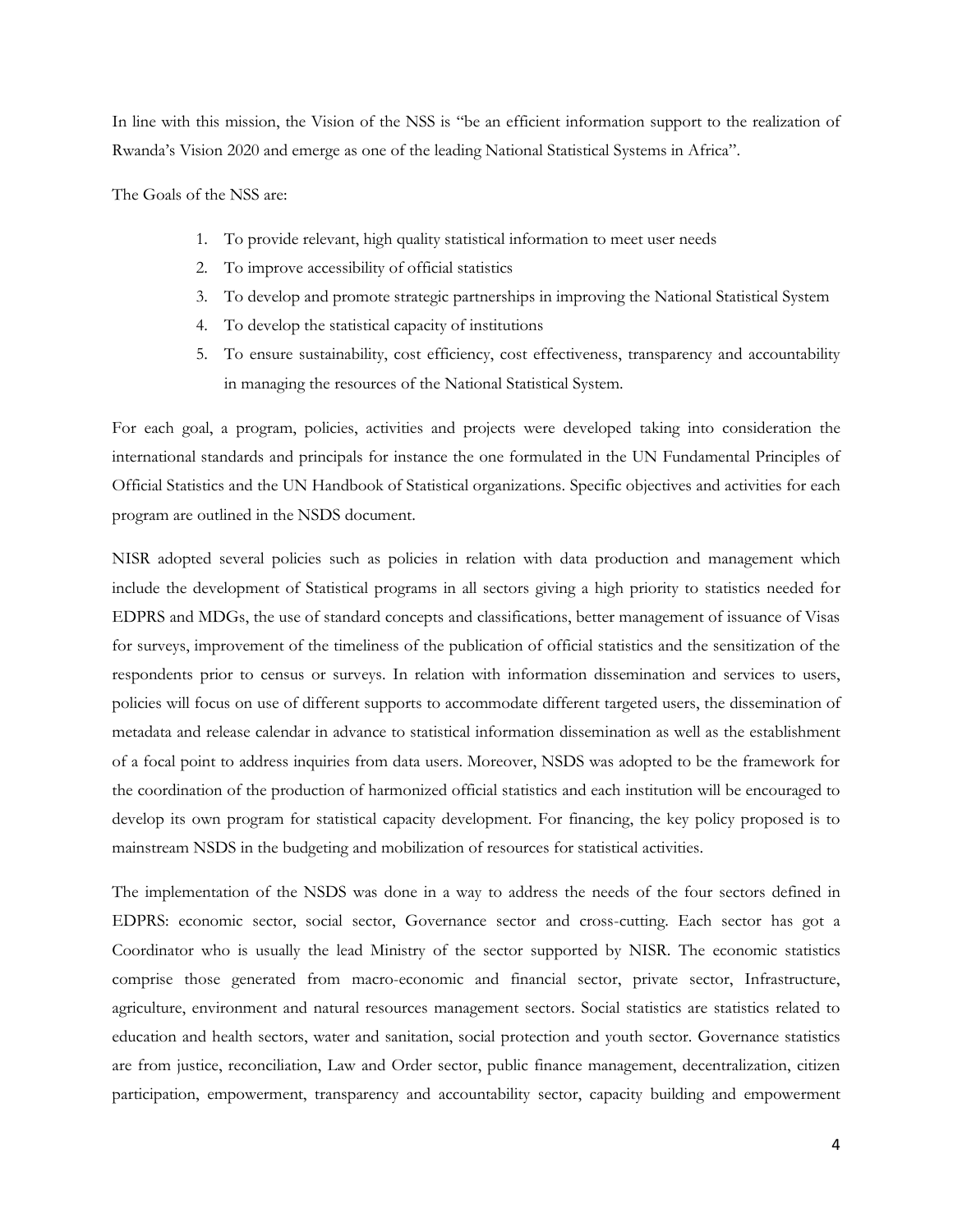promotion sector. Cross cutting statistics are those related to Environment, gender, HIV/AIDS and social inclusion particularly statistics about population, housing, gender, family and children. The NSDS document identifies key producers of statistics sector by sector.

## **II. Statistics for Results Facility User Satisfaction Survey**

As underscored by the Hon Minister of Finance and Economic Planning (MINECOFIN), the production of this costly information is justified unless it is used for evidence based decision making and for measuring the impact of Government policies, programs and projects. To this end, the focus is shifted from producers to users of statistics. Therefore, it is important to assess on a regular basis to what extent the NSDS outputs are meeting the needs of users and evaluate the level of use of official statistics for policy formulation and decision making in the Rwandan society.

### **II.1. The purpose of the SRF User Satisfaction Survey**

In the field of official statistics, user satisfaction surveys are conducted in order to gauge to what extent the supply and quality of official statistics satisfy the needs of users. Hence, these surveys are used as tools for examining strengths and weaknesses of official statistics and identifying the areas which are most in need of development and improvement.

But the purpose of these surveys goes beyond this objective as they may also be used to examine the extent to which statistics are being used for informed decision making in government and business, for research and education, and for informed discussion and debate in the media. Results of such analysis can then be used by the statistical authorities of a country for formulation of actions which might be undertaken in order to increase the awareness of statistics, explain their potential and enhance their use.

Statistical authorities in a given country generally have a good overview of the collection of data, generation of statistics and their dissemination to the various users. However, they are unlikely to have a complete picture of the actual use of statistics nor the perception of users of statistics on the supply and quality of statistics. Hence, the user satisfaction surveys are not only useful for monitoring the use of statistics but also for examining the perceptions of statistical users. The ensuing findings may be invaluable for identifying misconceptions and helping to determine the corrective actions that need to be taken.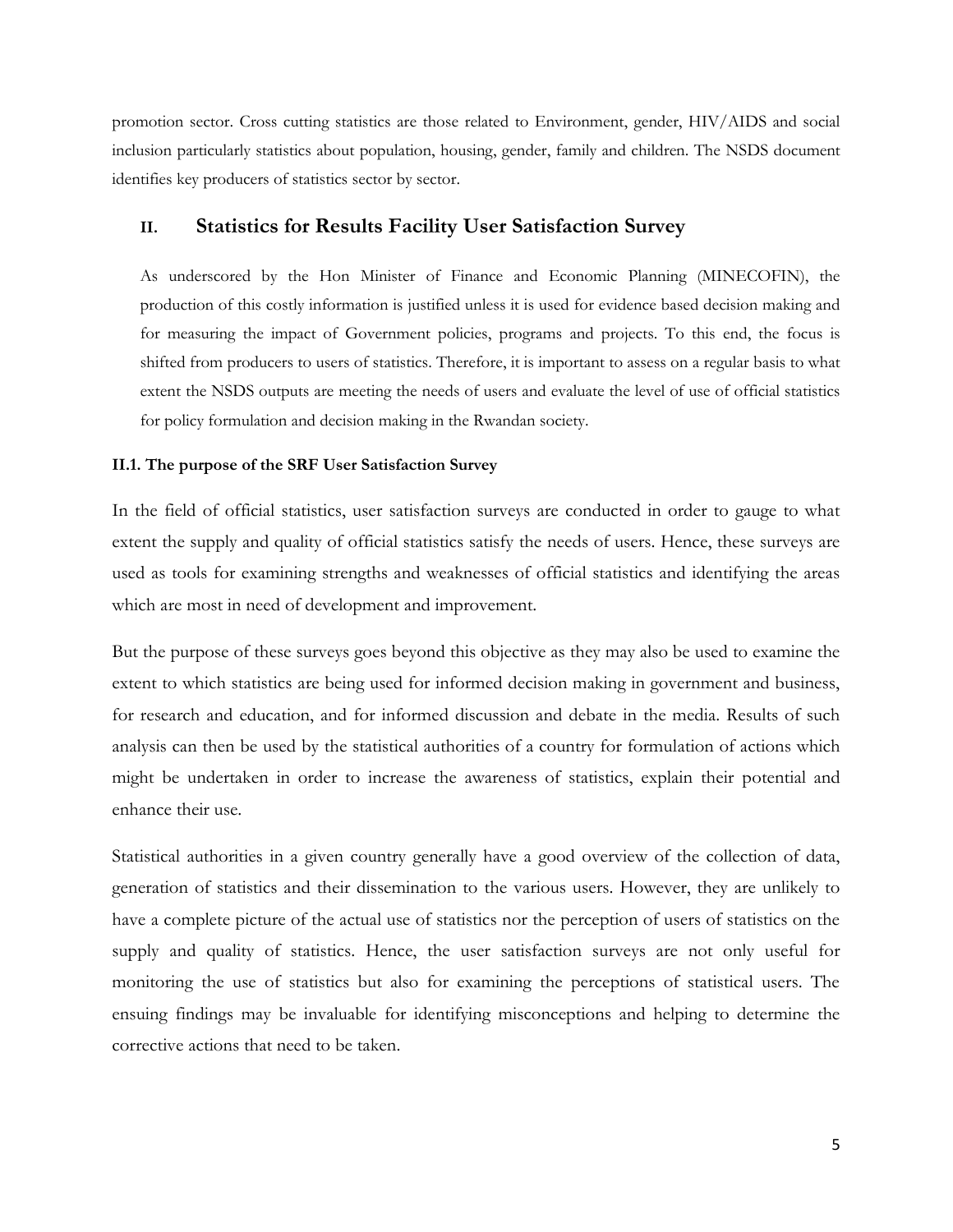In many countries, surveys among users of official statistics are repeated at certain intervals in order to monitor changes over time and examine whether the dissemination of official statistics is keeping up with the developing needs of users.

As mentioned above, the SRF framework foresees that user satisfaction surveys are conducted as part of the monitoring of the outcomes and the impact of the statistical projects funded by the SRF Catalytic Fund. This entails that user satisfaction survey will be relied upon to monitor changes over the time span of the SRF projects. It is specifically recommended that country-specific user surveys are conducted both at the beginning and at the end of the implementation of each SRF project. In this connection it should be borne in mind that not only may it be useful to repeat the survey but also to let the survey or surveys following the initial one focus on changes. This can be done by including a module where specific questions are asked about the changes over the lifetime of the project; changes in the supply and quality of statistics, their metadata, ease of access and utilization<sup>2</sup>.

### **II.2. Objectives of the SRF User Satisfaction Survey**

The objectives of the Statistics for Results Facility user Survey

This survey is designed to achieve the following objectives:

- 1. To assess the extent to which official statistics are being used for informed policy and decision making and informed discussion and debate;
- 2. To gauge to what extent official statistics satisfy the most urgent needs of the users at the time of the survey;
- 3. To determine how easy or difficult it is to access official statistics and their metadata
- 4. To monitor changes in supply, quality, use and perceptions of official statistics over the life span of the project.

### **II.3. Design of the SRF user Satisfaction survey**

 $\overline{\phantom{a}}$ 

The target population of the SRF user satisfaction survey is composed by six major categories:

<sup>2</sup>User Satisfaction Survey on the Quality and Use of Official Statistics for Informed Policy- and Decision-Making Guidelines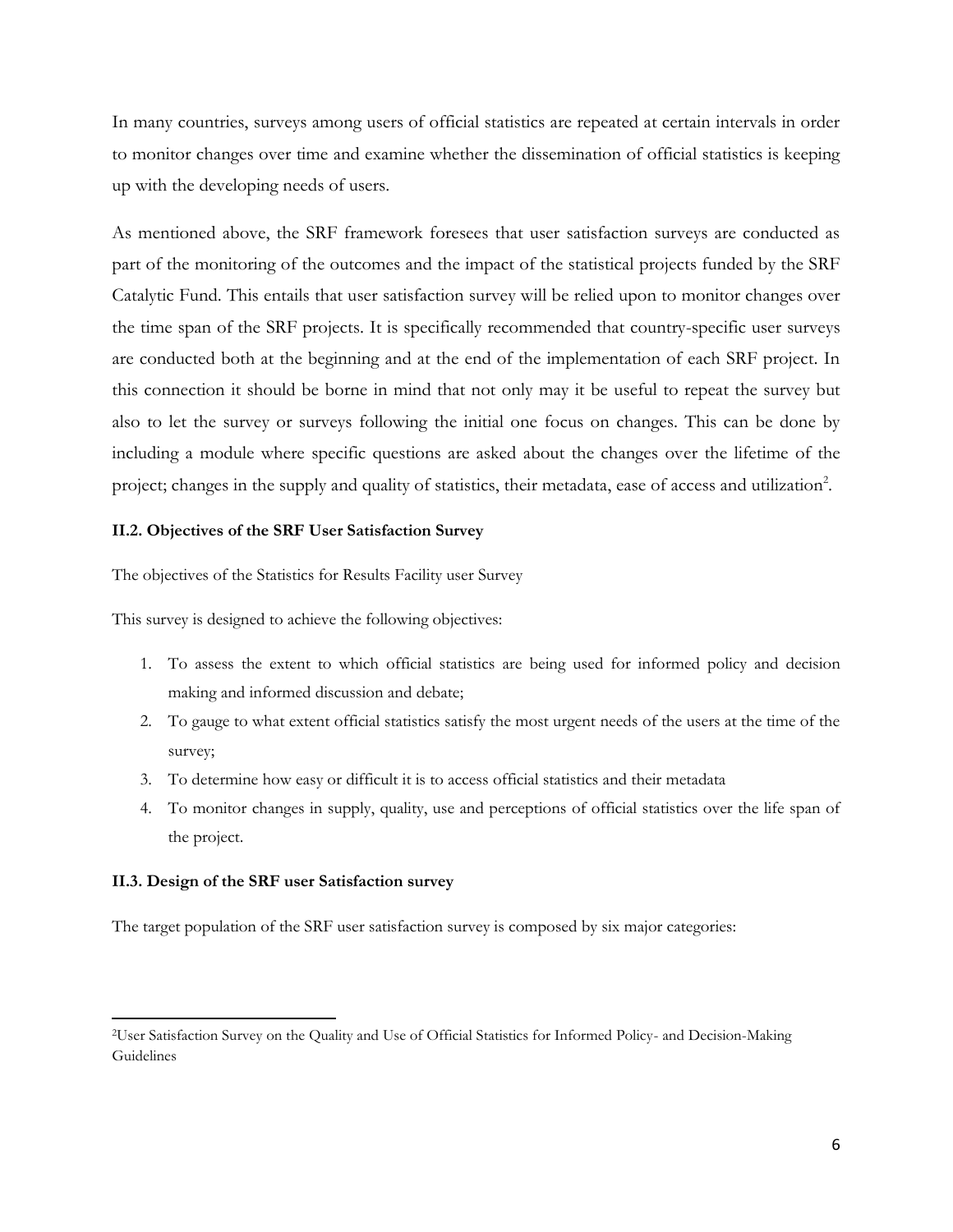- **Government institutions including Central and Local Governments**. In Rwanda, the Central Government is composed by the President Office, the Prime Minister Office, the two chambers of Parliament, the Supreme Court, the National Public Prosecution Authority, 17 Ministries and other 80 Public institutions (Boards, Commissions, Agencies, Authorities, Banks, Bureaus and institutes). The local Government is composed by 4 Provincial Offices, Kigali City Office and 30 district offices;
- **Private sector institutions, companies and corporations**: companies and entities which will be considered are those who have been in existence for at least one year (published as VAT taxpayers in in 2011) and who are at least classified as medium or large company or corporation. The total number of those companies/corporations is 284 large companies and **1347** medium companies. These companies are involved in very different activities, some requiring intensive use of official statistics such as banks, insurance companies and the tourism sector while others are less sensitive to the availability of official statistics particularly retailers of finished goods. In the cluster of private sectors, we will include the Private Sector Federation and its chambers.
- **Media:** according to the records of High Media Council, 22 newspapers, 18 radios and one television are accredited and operate in Rwanda. The High Media Council will be part of the target population.
- **Civil society**: the civil society in Rwanda includes 306 international NGOs, 480 local NGOs, 18 churches or religious associations, 10 political parties and one trade union.
- International and regional organizations and diplomatic missions: according to the MINAFFET website, in Rwanda there are 24 international organizations and 3 regional organizations for a total of 26 entities. In addition to these organizations, there are 24 embassies and diplomatic representations in Kigali.
- **Education sector**: it comprises 14 private higher learning institutions (HLIs), 19 public HLIs institutions, 3 public research institutions (RAB, IRST and RBC) and 2 private research institutions (IPAR and IRDP).

Since these groups are composed by very different entities in terms of needs and use of statistics, the design will be done in a way to ensure a good precision level for each group. Ministries, Boards, Authorities and other Institutions are grouped into economic, social, governance and cross cutting strata. The private sector entities are grouped into two strata according to the likelihood of use of official statistics. Banks, Insurance companies, Telecommunication companies, Hotels and BRALIRWA are considered as users or potential users compared to other medium and large companies. For the education sector, we distinguished public and private institutions so that researchers and lecturers will be sampled accordingly. It is the same approach we used for the civil society where organizations are grouped into international NGOs, local NGOs and Churches, political parties and trade unions. All participants identified from Media and International organizations will be approached during this study. The classification of different entities is detailed in table 1.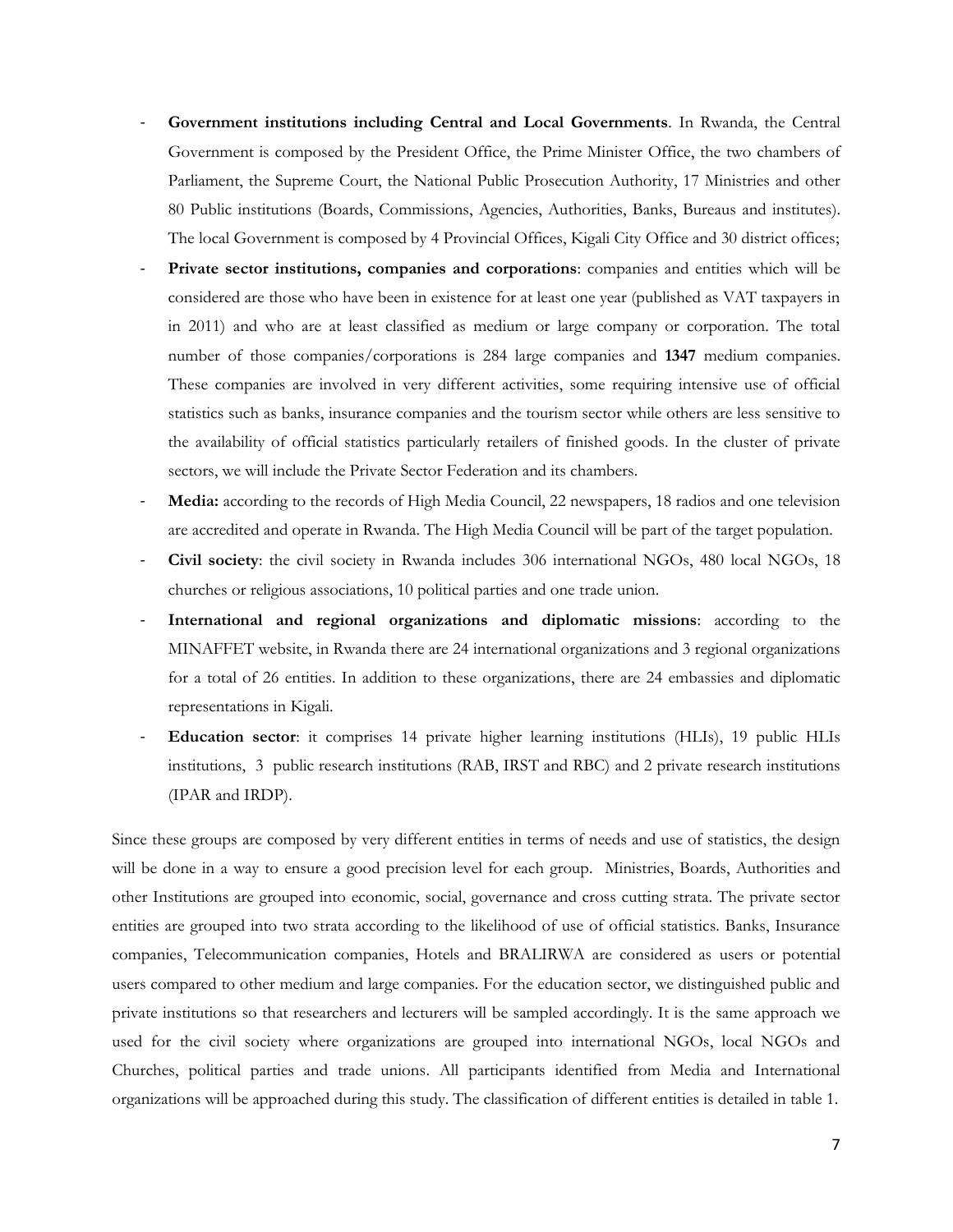### **II.4. Sample size calculation**

The sample size is calculated for each group. Since several indicators are estimated, we will assume that the percentage to estimate is close to 50% and the present study is descriptive. Hence, for a confidence level of 0.95, a tolerated absolute margin of error of **0.10** and ignoring the correction for finite population, the sample size becomes  $n = 96$  for each group. The terms of reference stipulates that for large institutions, it is advisable to select more than one respondent hence implying the presence of intra-cluster correlation. To cater for such design effect, the sample size was increased by a coefficient of 1,5 after due consultations with the NISR team. Moreover, since the non-response rate is quite high in these studies<sup>3</sup>, we increased the sample size by an additional 20%. The final sample size for each of the 6 groups becoming 173 respondents.

| Group               | Stratification criteria | Number of clusters                                     |  |  |  |  |
|---------------------|-------------------------|--------------------------------------------------------|--|--|--|--|
| Government entities | <b>EDPRS</b> Sector     | 4 Strata:                                              |  |  |  |  |
|                     |                         | Economic sector                                        |  |  |  |  |
|                     |                         | Social sector                                          |  |  |  |  |
|                     |                         | Governance sector                                      |  |  |  |  |
|                     |                         | Cross-cutting sector                                   |  |  |  |  |
| Private sector      | Sector of activities    | 2 strata                                               |  |  |  |  |
|                     |                         | Stratum1: Banks, Insurance, telecommunications, hotels |  |  |  |  |
|                     |                         | and BRALIRWA                                           |  |  |  |  |
|                     |                         | Stratum 2: other medium and large companies            |  |  |  |  |
| Media               | Type of media           | 3 strata                                               |  |  |  |  |
|                     |                         | Newspapers                                             |  |  |  |  |
|                     |                         | Radios                                                 |  |  |  |  |
|                     |                         | TV and Media High Council                              |  |  |  |  |
| Civil Society       | Type of organization    | 3 Strata                                               |  |  |  |  |
|                     |                         | International NGO's                                    |  |  |  |  |
|                     |                         | Political parties, churches and trade union            |  |  |  |  |
|                     |                         | Other Local NGO's                                      |  |  |  |  |
| International       | Type of Organization    | 2 strata                                               |  |  |  |  |
| Organizations       |                         | Countries' representations,                            |  |  |  |  |
|                     |                         | Multilateral funders and Bilateral funders             |  |  |  |  |
| Education<br>and    | Category                | 2 strata                                               |  |  |  |  |
| research            |                         | <b>Public Institutions</b>                             |  |  |  |  |
|                     |                         | Private Institutions                                   |  |  |  |  |

 $\overline{\phantom{a}}$ <sup>3</sup> EUROSTAT User Satisfaction Survey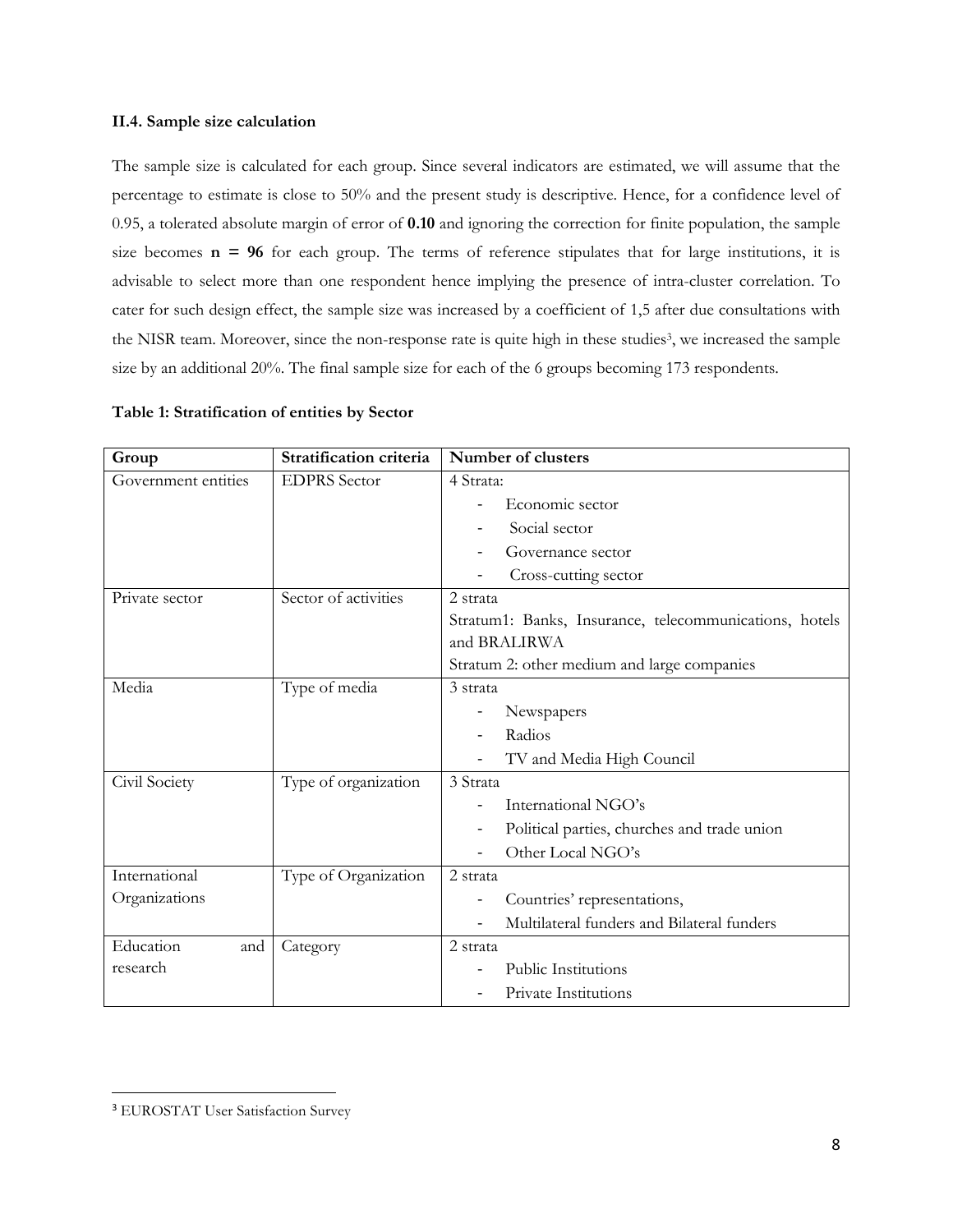#### **II.5. Sampling frame and selection of statistical units**

The list of respondents was elaborated using organizational charts of the institutions and limiting the target people to those who are in decision making positions. This approach was used for private Government and Private Institutions and international organizations. The sampling frame for media group, apart for Media High council and Rwanda Broadcasting Agency where we considered several possible respondents, for other institutions we considered systematically two people namely the Chief Editor and the Publishing Director. Institutions for which we could not access the organization chart, only one participant will be considered for the study and the Head of the institution or his Deputy will be interviewed. For the education sector, a comprehensive list of professors, lecturers and researchers was developed. For research institutions, participants were limited to senior research fellow and above in NIRDA, Senior researcher fellow and above in RAB and Heads of division and above in RBC. For IRDP and IPAR, we considered 3 senior researchers from each institution.

#### **a) Selection of units from Government entities**

The 173 respondents were allocated proportionately to each cluster ending up with 4 units for the Cross cutting stratum, 77 from Governance stratum, 36 from social stratum and 56 form the economic cluster. Inside each cluster, key policy makers such as Ministers, Ministers of State, Permanent secretaries and other high ranked officers and selected with probability one to be part of the study. Other participants were selected with different probabilities according to their ranks. From each sub-strata, statistical units were selected using simple random selection..

#### **b) Selection units from the Private sector**

In the private sector, we opted for recruiting all the participants from the financial institutions and companies in cluster 1. From the second cluster, additional statistical units were selected by a selected by systematic approach on lists sorted by sector of activity.

#### **c) Selection of units from the Civil Society**

.

For this group, we selected proportionately international and local NGO's out of their exhaustive list. Political parties and churches were added as additional units for the group. The interviewee from each NGO or another Civil Society Organization is the legal representative of the organization.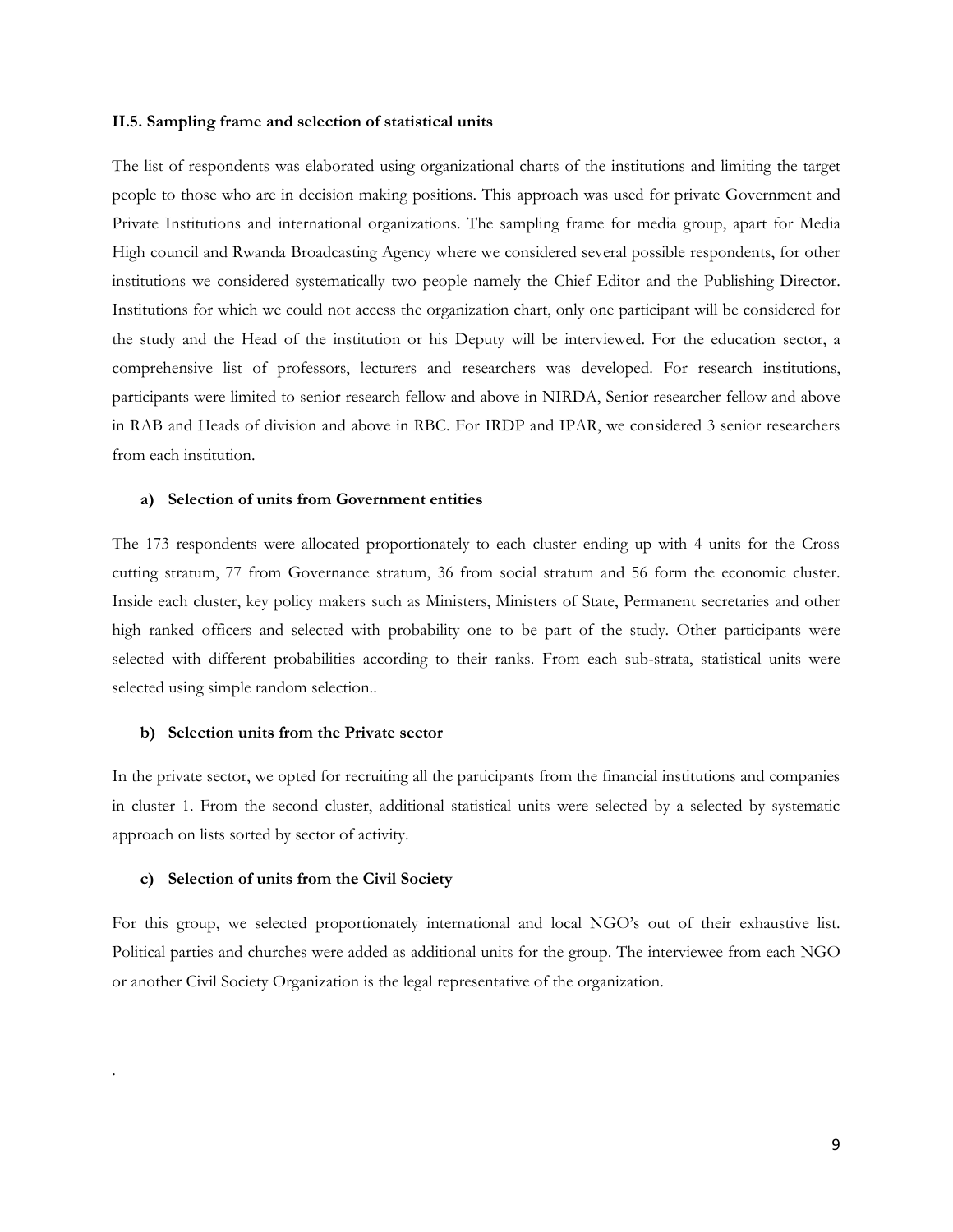#### **d) Participants from the Media Group and International Organizations**

All newspapers, radio and TV will be contacted and at least two people will be contacted from each institution. All international organizations will be contacted as well targeting key actors.

#### **e) Participants from the Education and Research Sector**

For this study, we will target all Rectors (22), principals (9), professors (15 from private institutions and 26 from Public institutions), Associate professors (25 from Private institutions and 40 from Public institutions). From Research institutions, participants are Principal research fellows (4) and senior research fellows (8) and the Director General from NIRDA, 3 Senior research fellows, 4 deputy directors and the General director from RAB; one Director General and 22 Heads of divisions from RBC; 3 senior researchers from IPAR and 3 senior researchers from IRDP. The nominative lists of participants will be availed prior to data collection.

#### **II.6. Data Collection**

A team of 15 data collectors selected according to their experience and their ability to interview senior officials has been identified. After a 3 days training and pre-test of the questionnaire, the team members will be ready to start collecting information from the respondents. Prior to the start of data collection, the NISR will contact identified respondents to inform them about the survey and publicity using TV and radios can help to increase the response rate. Messages and publicity to sensitize potential participants should be sent at least a week before data collection starts. The pre-test of data collection instruments (questionnaire) will take place in institutions which are not sampled for the user satisfaction survey.

During data collection, enumerators will visit physically each institution and seek for interview with the participant. However, given the heavy schedules of identified participants, enumerators will leave the questionnaire to the Secretary and request for assistance to get it filled. The enumerator will collect the phone number of the secretary and will call back to check if the questionnaire was filled and hence collect it. In case a participant is absent or not available, the enumerator will seek for another appointment. Questionnaires will be checked for errors before their submission for data entry.

#### **II.6. Data entry and data processing**

A data entry mask will be developed in CSPro for data entry and data processing. A double data entry will be necessary in order to minimize the errors during the data entry exercise. Data entry clerks will be hired according to their experience and background in statistics. The data entry clerks will be trained before starting the data entry of the study questionnaires. The analysis of data will be done using STATA and/or SPSS and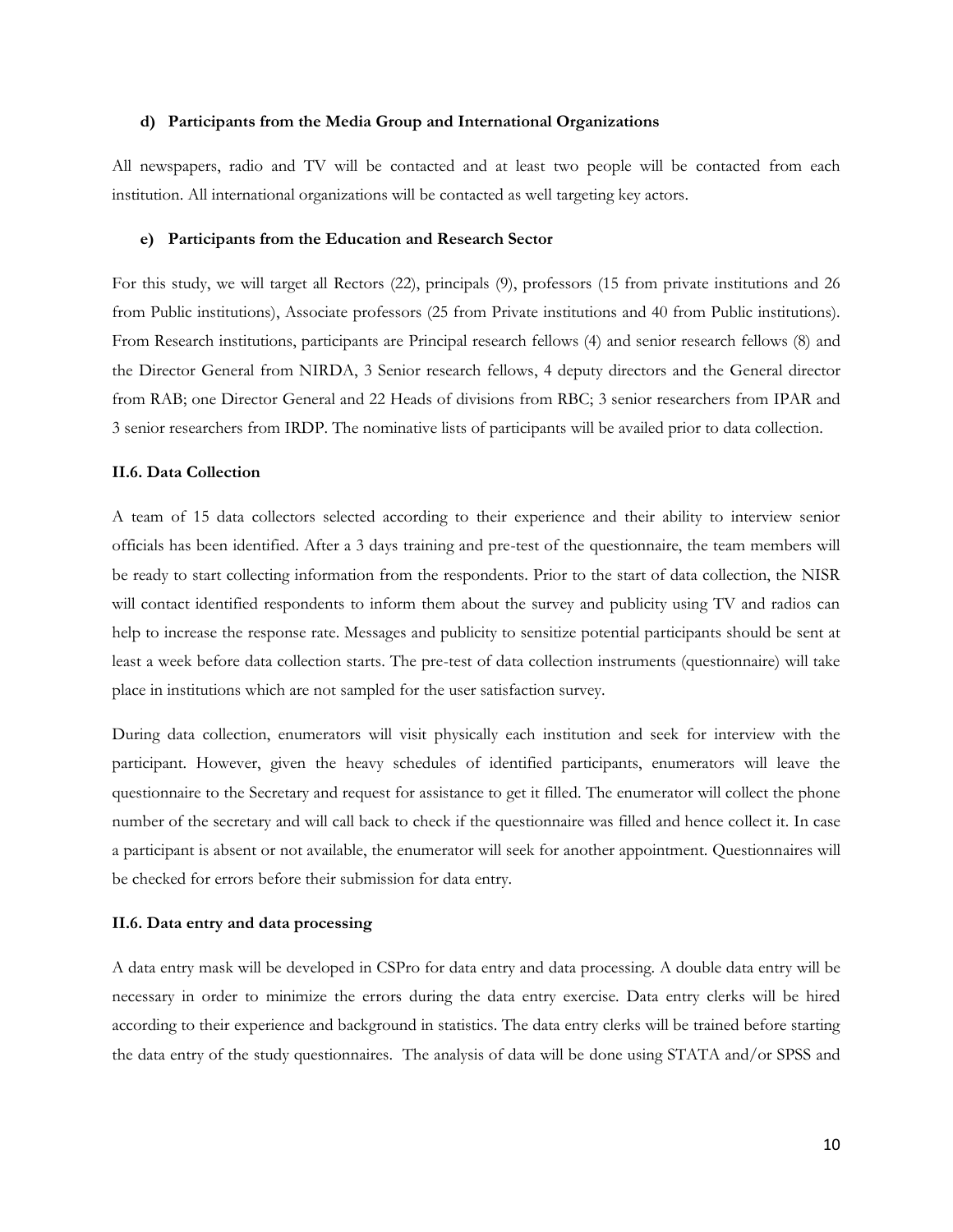Microsoft Word will be used for reporting. The results will be disaggregated by Group of participants (6 groups) and overall estimates for the entire population will be computed.

### **II.6. Ethical considerations**

Participants in the study are not exposed to any major risk except that the leakage of information they will provide could be harmful to their job or to the institution. It is the reason why the information collected should remain confidential and the respondent identification or the identification of the institution should be kept confidential and stored separately from the questionnaire. The database will be protected by password. Enumerators will sign a confidentiality agreement in order to avoid a breach of information collected.